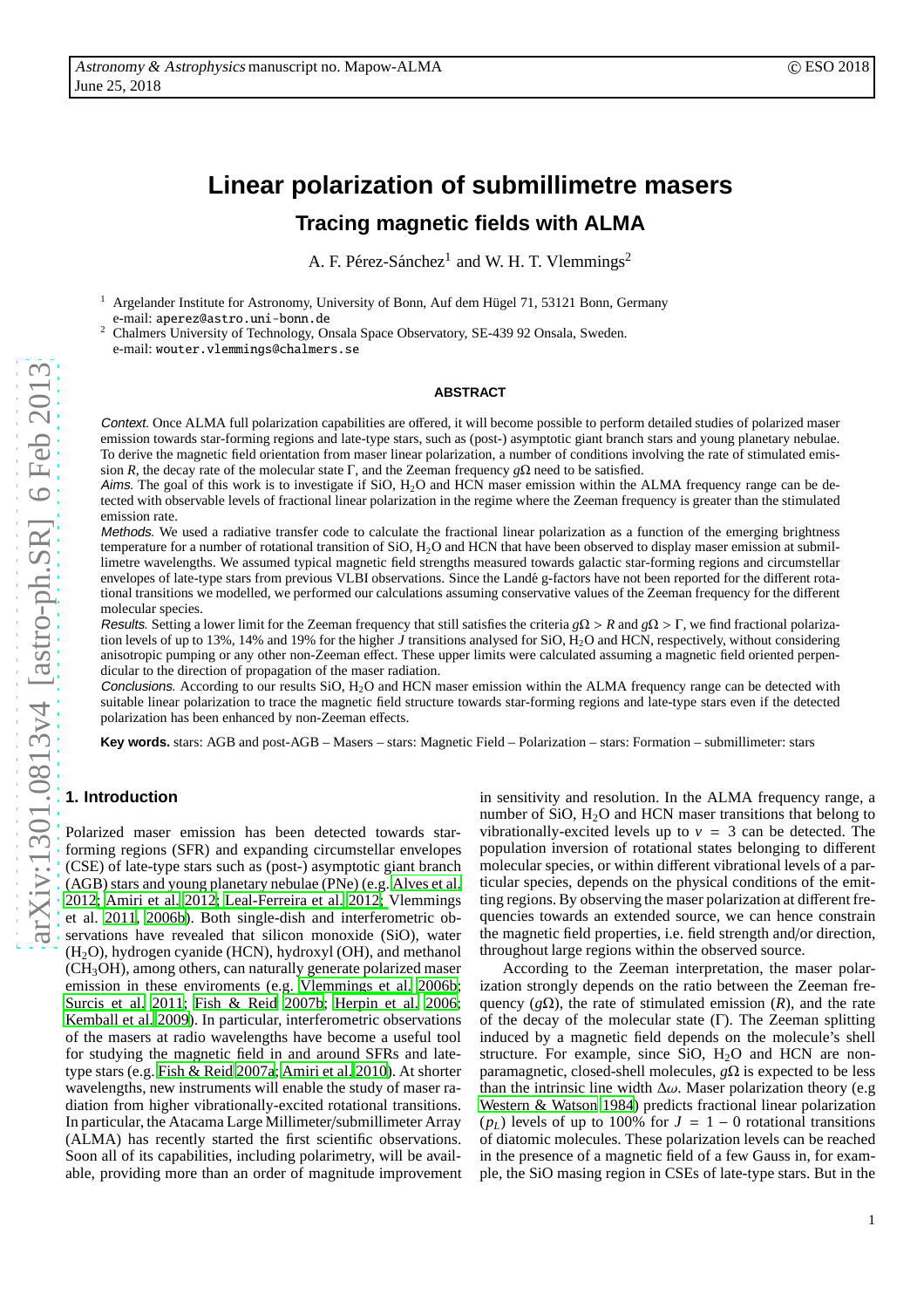case of higher rotational transitions (i.e.  $J = 2 - 1$ ,  $J = 3 - 2$ , etc.) theory predicts that unless anisotropic pumping is involved, the fractional linear polarization should decrease as the angular momentum number of the involved state increases.

Before the observed maser polarization can be related to an intrinsic magnetic field, it is necessary to evaluate the ratios between the maser parameters *R*,  $g\Omega$  and  $\Gamma$  for each single rotational transition detected with angular momentum higher than  $J = 1$ . Here, we determine if the polarized maser radiation produced by molecular transitions of SiO,  $H<sub>2</sub>O$  and HCN in the ALMA frequency range could generate detectable levels of fractional linear polarization, while still satisfying the criteria  $(g\Omega > R$  and  $g\Omega > \Gamma$ ) for which the polarization direction is still directly related to the magnetic field. These maser transitions can then be used to infer the magnetic field structure towards SFRs and in the CSEs of (post-) AGB stars. To do this, we have run numerical models adapted from [Nedoluha & Watson](#page-8-5) [\(1992\)](#page-8-5) to calculate the fractional linear polarization level that can be generated by the interaction of the molecular states of SiO, H2O and HCN in the ALMA frequency range, with a magnetic field in the masing region.

In section 2 we present a brief review of the maser polarization theory and in section 3 we describe the different maser transitions of SiO,  $H_2O$  and HCN that can be detected in the ALMA frequency range. The results of our models for each molecular species are detailed in section 4. In section 5 we give an estimate of the polarized fluxes that can be expected when observing with ALMA.

## **2. Maser polarization theory**

Polarized maser radiation provides a unique tool for studying the role of magnetic fields inside high-density enviroments such as star-forming regions and circumstellar envelopes of evolved stars. Although the general maser emission mechanims from astronomical sources have been well understood throughout the past thirty years (e.g. [Elitzur 1992,](#page-7-7) [Gray 2012\)](#page-7-8), the generation and radiative transfer of polarized maser emission have been difficult to deal with. The polarization properties of maser emission strongly depend on the radiative conditions of the region where the maser is being generated (saturated or unsaturated) and on the nature of the molecular species generating the maser emission (pa[ramagnetic or non-paramagnetic\)](#page-7-9) [\(Watson 2008](#page-8-6)[;](#page-7-9) Dinhv-Trung [2009](#page-7-9)).

Maser-polarized radiation can be produced in both unsaturated and saturated frames. Maser emission is considered to be saturated when the rate for the stimulated emission *R* overcomes the decay rate of the molecular state involved, Γ. In this case, the growth of the possible polarization modes is determined by the population of the molecular states that can interact with a particular mode of the polarization [\(Nedoluha & Watson 1990a](#page-8-7)). [Goldreich et al. \(1973](#page-7-10)) first identified two regimes where polarized emission can be generated in the saturated frame for the molecular rotational transition  $J = 1 - 0$ : a) The strong magnetic field strength regime, where the Zeeman frequency  $g\Omega \gg R$ and  $g\Omega \gg \Gamma$ ; and b) The intermediate magnetic field strength regime, where  $(g\Omega)^2/\Gamma \gg R \gg g\Omega$ . [Western & Watson \(1984](#page-8-4)), [Deguchi & Watson \(1990](#page-7-11)) and [Nedoluha & Watson \(1990a\)](#page-8-7) extended the treatment of [Goldreich et al.](#page-7-10) [\(1973\)](#page-7-10), solving the radiative transfer equations for polarized radiation as a function of the emerging intensity *R*/Γ, i.e. as a function of the saturation level. They considered linear, non-paramagnetic molecules, including the rot[ational transitions](#page-8-7)  $J = 2 - 1$  and  $J = 3 - 2$ . Nedoluha & Watson [\(1990a\)](#page-8-7) have shown that in the presence of a plausible

magnetic field and without differences in the population of the magnetic substates involved in the maser emission, the upper limit of fractional linear polarization  $p_L$  that maser transitions other than  $J = 1 - 0$  can achieve is 33%. The fractional linear polarization decreases for transitions with higher angular momentum, and is a function of the angle  $\theta$  between the magnetic field (*B*) and the direction of the maser radiation (*k*).

Molecular states with angular momentum higher than  $J = 1 - 0$ reach their maximum *p<sup>L</sup>* value when the magnetic field lines are perpendicular to the direction of the propagation of the maser radiation, and have  $p_L = 0$  when  $\theta$  has the critical value  $\theta_{cr} \sim 55^\circ$ , also known as the van Vleck angle, and when  $\theta = 0^{\circ}$ .

The angle  $\phi$  between the polarization vector and the plane  $\mathbf{k} \cdot \mathbf{B}$ also varies as a function of the ratio  $g\Omega/R$ . For a fixed  $\theta$ , the vector of polarization should be either perpendicular or parallel to the  $\mathbf{k} \cdot \mathbf{B}$  plane if the condition  $g\Omega \gg R$  is satisfied. On the other hand, for higher values of *R*, but still in the intermediatestrength magnetic field regime, the vector of polarization is already rotated away from the  $\mathbf{k} \cdot \mathbf{B}$  plane, i.e. if  $R > g\Omega$  the vector of polarization is neither parallel nor perpendicular to the plane  $\mathbf{k} \cdot \mathbf{B}$ . In this context, the van Vleck angle is the limit for  $\theta$ where the polarization vector changes from being parallel to be perpendicular to the  $\mathbf{k} \cdot \mathbf{B}$  plane. Therefore, as long as the conditions  $g\Omega > R$  and  $g\Omega > \overline{\Gamma}$  are satisfied, the information about the morphology of the magnetic field can be extracted from the polarization vector.

Observationally, fractional linear polarization of up to 100% for  $J = 1 - 0$  SiO maser transitions [\(Amiri et al. 2012](#page-7-1)) and values higher than 33% for SiO molecular transitions involving higher angular momentum states (e.g [Vlemmings et al. 2011\)](#page-8-1) have been detected. Anisotropic pumping seems to be a possible process to explain such high *p<sup>L</sup>* levels [\(Nedoluha & Watson](#page-8-7) [1990a](#page-8-7)). It can be produced by differences in the angular distribution of the radiation field involved in the population inversion process. In the absence of a magnetic field, anisotropic pumping could produce highly linearly polarized emission. In contrast to the effect of a magnetic field alone in the maser region, the fractional linear polarization can increase with the angular momentum due to an anisotropic population of the involved magnetic substates. Nevertheless, even considering that the linear polarization has been enhanced by anisotropic pumping, if  $g\Omega > R$ and  $g\Omega$  >  $\Gamma$  for the detected line, the magnetic field structure can still be traced directly from the polarization vector, because the magnetic field is the dominant axis of symmetry [\(Watson 2002](#page-8-8)). The study of magnetic fields from maser linear polarization thus depends critically on an analysis of the Zeeman frequency *g*Ω and the stimulated emission rate *R*.

#### **3. Observations of (sub)millimetre masers**

#### 3.1. SiO

Although it was first detected towards the Orion molecular cloud [\(Snyder & Buhl 1974\)](#page-8-9), later surveys have shown that SiO maser emission is quite uncommon in SFRs [\(Zapata et al. 2009](#page-8-10)). To date, the only submillimetre SiO masers detected in SFRs are the  $v = 1$ ,  $J = 1 - 0$ ,  $J = 3 - 2$  and the  $v = 2$ ,  $J = 1 - 0$ rotational transitions [\(Buhl et al. 1974;](#page-7-12) [Davis et al. 1974\)](#page-7-13). In contrast, strong SiO emission arises from the innermost regions of the CSE of late-type stars, and a number of maser transitions have been detected in vibrational levels of up to  $v = 4$ , with rotational transitions as high as  $J = 8 - 7$  [\(Menten et al.](#page-8-11) [2006](#page-8-11), [Humphreys 2007](#page-7-14) and references therein). Interferometric obervations have revealed that the SiO maser emitting regions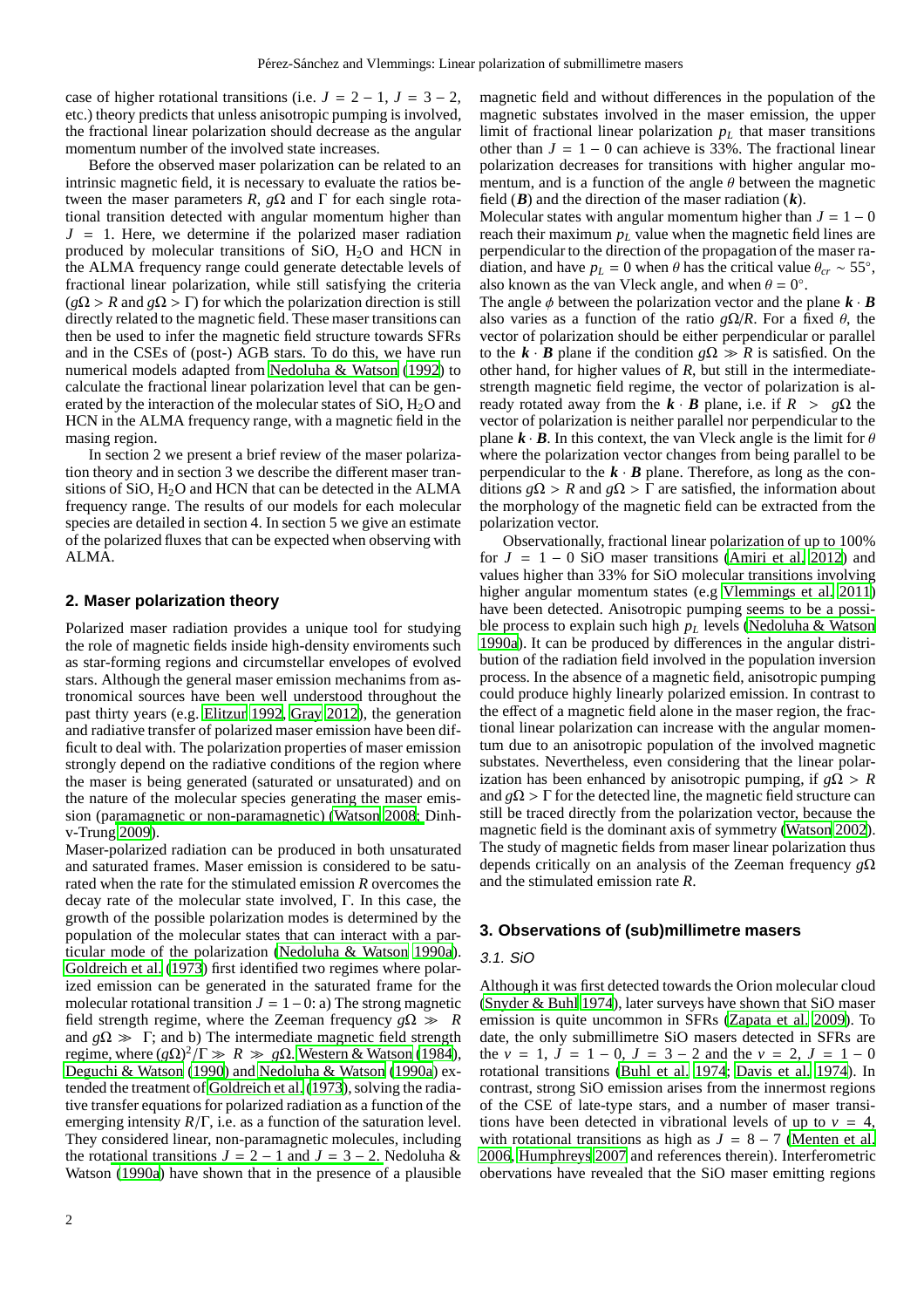**Table 1.** Spontaneous emission coefficient and frequencies of the detected SiO maser transitions in the ALMA frequency range

<span id="page-2-0"></span>

|                |           | $^{28}SiO$ |                        |                          | $^{29}SiO$   |           |            |                        |                |  |
|----------------|-----------|------------|------------------------|--------------------------|--------------|-----------|------------|------------------------|----------------|--|
| $\mathcal V$   | $J_u-J_d$ | Freq       | A                      | ALMA                     | $\nu$        | $J_u-J_d$ | Freq       | A                      | <b>ALMA</b>    |  |
|                |           | (GHz)      | $(s^{-1})$             | band                     |              |           | (GHz)      | $(s^{-1})$             | band           |  |
| $\overline{0}$ | $1 - 0$   | 43.42386   | $3.036\times10^{-6}$   | 1                        |              | $1 - 0$   | 42.87992   | $2.114\times10^{-8}$   |                |  |
|                | $2 - 1$   | 86.84699   | $2.915\times10^{-5}$   | $\overline{c}$           |              | $2 - 1$   | 85.75906   | $2.460\times10^{-7}$   | $\mathbf{2}$   |  |
|                | $1 - 0$   | 43.12208   | $3.011\times10^{-6}$   | 1                        | $\mathbf{0}$ | $3 - 2$   | 128.63685  | $9.696 \times 10^{-7}$ | $\overline{4}$ |  |
|                | $2 - 1$   | 86.24344   | $2.891\times10^{-5}$   | $\overline{c}$           |              | $4 - 3$   | 171.51255  | $2.532\times10^{-6}$   | 5              |  |
|                | $3 - 2$   | 129.36326  | $1.045\times10^{-4}$   | $\overline{\mathcal{A}}$ |              | $5 - 4$   | 214.38548  | $5.334\times10^{-6}$   | 6              |  |
| 1              | $4 - 3$   | 172.48102  | $2.569\times10^{-4}$   | 5                        |              | $6 - 5$   | 257.25493  | $9.869\times10^{-6}$   | 6              |  |
|                | $5 - 4$   | 215.59592  | $5.131\times10^{-4}$   | 6                        |              | $3 - 2$   | 127.74849  | $3.350\times10^{-4}$   | 4              |  |
|                | $6 - 5$   | 258.70725  | $9.003\times10^{-4}$   | 6                        | 1            | $4 - 3$   | 170.32807  | $8.745 \times 10^{-4}$ | 5              |  |
|                | $7 - 6$   | 301.81430  | $1.445\times10^{-3}$   | 7                        |              | $6 - 5$   | 255.47849  | $3.407\times10^{-3}$   | 6              |  |
|                | $1 - 0$   | 42.82059   | $2.986\times10^{-6}$   | 1                        | 2            | $6 - 5$   | 253.70317  | 1.11139                | 6              |  |
|                | $2 - 1$   | 85.64046   | $2.866 \times 10^{-5}$ | 3                        |              |           |            |                        |                |  |
|                | $3 - 2$   | 128.45881  | $1.036\times10^{-4}$   | $\overline{\mathcal{A}}$ |              |           | $30$ SiO   |                        |                |  |
| 2              | $4 - 3$   | 171.27507  | $2.547\times10^{-4}$   | 5                        |              | $1 - 0$   | 42.373426  | $2.016\times10^{-8}$   |                |  |
|                | $5 - 4$   | 214.08848  | $5.088\times10^{-4}$   | 6                        | $\Omega$     | $2 - 1$   | 84.746170  | $2.346\times10^{-7}$   | 2              |  |
|                | $6 - 5$   | 256.89831  | $8.927\times10^{-4}$   | 6                        |              | $5 - 4$   | 211.853473 | $5.081\times10^{-6}$   | 6              |  |
|                | 7 - 6     | 299.70386  | $1.433\times10^{-3}$   | 7                        | $\mathbf{1}$ | $4 - 3$   | 168.323352 | $8.054\times10^{-4}$   | 5              |  |
|                | $1 - 0$   | 42.51938   | $2.951\times10^{-6}$   | 1                        | 2            | $4 - 3$   | 167.160563 | $2.542\times10^{-1}$   | 5              |  |
| 3              | $3 - 2$   | 127.55521  | $1.027\times10^{-4}$   | 4                        |              |           |            |                        |                |  |
|                | $4 - 3$   | 170.07057  | $2.525\times10^{-4}$   | 5                        |              |           |            |                        |                |  |
|                | $5 - 4$   | 212.58248  | $5.044\times10^{-4}$   | 6                        |              |           |            |                        |                |  |
| $\overline{4}$ | $5 - 4$   | 211.07784  | $4.986\times10^{-4}$   | 6                        |              |           |            |                        |                |  |

**Table 2.** Einstein coefficient and frequencies of the detected H<sub>2</sub>O and HCN maser transitions at submillimetre wavelengths.

<span id="page-2-1"></span>

|           |                            | $H_2O$    |                        |               |                                   |            | <b>HCN</b> |                        |             |
|-----------|----------------------------|-----------|------------------------|---------------|-----------------------------------|------------|------------|------------------------|-------------|
|           | Transition                 | Freq      | A                      | <b>ALMA</b>   |                                   | Transition | Freq       | $\mathsf{A}$           | <b>ALMA</b> |
|           |                            | (GHz)     | $(s^{-1})$             | band          |                                   |            | (GHz)      | $(s^{-1})$             | band        |
|           | $3_{13} - 2_{20}$          | 183.31012 | $3.629\times10^{-6}$   | 5             |                                   | $1 - 0$    | 88.631602  | $1.771\times10^{-7}$   | 2/3         |
|           | $10_{29} - 9_{36}$         | 321.22564 | $6.348\times10^{-6}$   | $\mathcal{I}$ | $v_2 = 2^0$                       | $1 - 0$    | 89.0877    | $1.483\times10^{-4}$   | 2/3         |
|           | $5_{15} - 4_{22}$          | 325.15292 | $1.166\times10^{-5}$   | $\mathbf{r}$  |                                   | $2 - 1$    | 177.2387   | $4.578\times10^{-5}$   |             |
|           | $17_{413} - 16_{710}$      | 354.8089  | $1.096\times10^{-5}$   |               | $v_2 = 1^{1_c}$                   | $3 - 2$    | 267.1993   | $2.262 \times 10^{-4}$ | 6           |
|           | $7_{53}$ - 6 <sub>60</sub> | 437.34667 | $2.212\times10^{-5}$   | 8             |                                   | $4 - 3$    | 354.4605   | $6.122\times10^{-4}$   |             |
|           | $6_{43} - 5_{50}$          | 439.15081 | $2.857\times10^{-5}$   | 8             | $v_2 = 4$                         | $9 - 8$    | 804.7509   | $-$ <sup>a</sup>       | 10          |
|           | $6_{42} - 5_{51}$          | 470.88895 | $3.534\times10^{-5}$   | 8             | $v_1 = 1^1 \rightarrow v_2 = 4^0$ | $10 - 9$   | 890.761    | $\overline{a}$         | 10          |
|           | $4_{40} - 5_{33}$          | 96.26116  | $4.719\times10^{-7}$   | 3             |                                   |            |            |                        |             |
| $v_2 = 1$ | $5_{50} - 6_{43}$          | 232.68670 | $4.770\times10^{-6}$   | 6             |                                   |            |            |                        |             |
|           | $6_{61}$ - $7_{52}$        | 293.6645  | $\lbrack$ <sup>a</sup> | 6             |                                   |            |            |                        |             |
|           | $1_{10} - 1_{01}$          | 658.00655 | $5.568\times10^{-3}$   | 9             |                                   |            |            |                        |             |

**Notes.** (*a*) No spectroscopic data available

form ring-like structures centred on the star, between the stellar phot[osphere and the dust-forming region](#page-7-15)  $\sim$  2-6 R<sub>★</sub> (Diamond et al. [1994;](#page-7-15) [Boboltz & Diamond 2005](#page-7-16)). The most common SiO maser transitions detected are the two lowest rotational transitions of the  $v = 1$  vibrational level, peaking around 43 GHz and 86 GHz (e.g. [Barvainis & Predmore 1985](#page-7-17)). The list of SiO rotational transitions, including the isotopologues <sup>29</sup>SiO and <sup>30</sup>SiO, which can be observed as maser emission in the ALMA fre-quency range, are listed in Table [1](#page-2-0) (Müller et al. 2001).

Polarized SiO maser emission has been detected towards oxygen-rich (post-)AGB stars. [Barvainis & Predmore \(1985](#page-7-17)) reported the detection of strong polarized emission in the rotational transitions  $J = 1 - 0$  and  $J = 2 - 1$ , of both  $v = 1$  and  $v = 2$  vibrational levels.

Fractional linear polarization levels between 15% and 40% are commonly detected, though levels approaching 100% have also been reported (e.g. [Barvainis & Predmore 1985](#page-7-17); Kemball & Diamond [1997;](#page-7-18) [Amiri et al. 2012\)](#page-7-1). [Shinnaga et al. \(2004](#page-8-13)) and [Vlemmings et al. \(2011](#page-8-1)) reported the detection of high fractional linear polarization levels ( $p_L \geq 40\%$ ) of the  $J = 5 - 4$  rotational transitions of the  $v = 1$  vibrational level, towards the supergiant VX Sgr. Such high polarization levels cannot only be explained by the presence of a large-scale magnetic field permeating the masing region, but need to be enhanced by non-Zeeman effects.

## 3.2.  $H_2O$

Water is among the most abundant molecules in the envelopes of cores embedded in star-forming regions and in the CSEs of latetype [stars \(e.g.](#page-8-16) [Waters et al. 1980;](#page-8-14) [Menten et al. 1990a](#page-8-15)[;](#page-8-16) Maercker et al. [2008\)](#page-8-16). At submillimetre wavelengths a number of molecular transitions of  $H_2O$  have been detected displaying high flux density values and narrow line shapes characteristic of maser emission [lines](#page-8-18) [\(Waters et al. 1980;](#page-8-14) [Menten et al. 1990b](#page-8-17)[;](#page-8-18) Yates & Cohen [1996](#page-8-18)). The most studied water maser emission is the low-frequency  $6_{16}$ - $5_{23}$  transition at 22.2 GHz. Since this transition is not affected by the atmospheric precipitable water vapor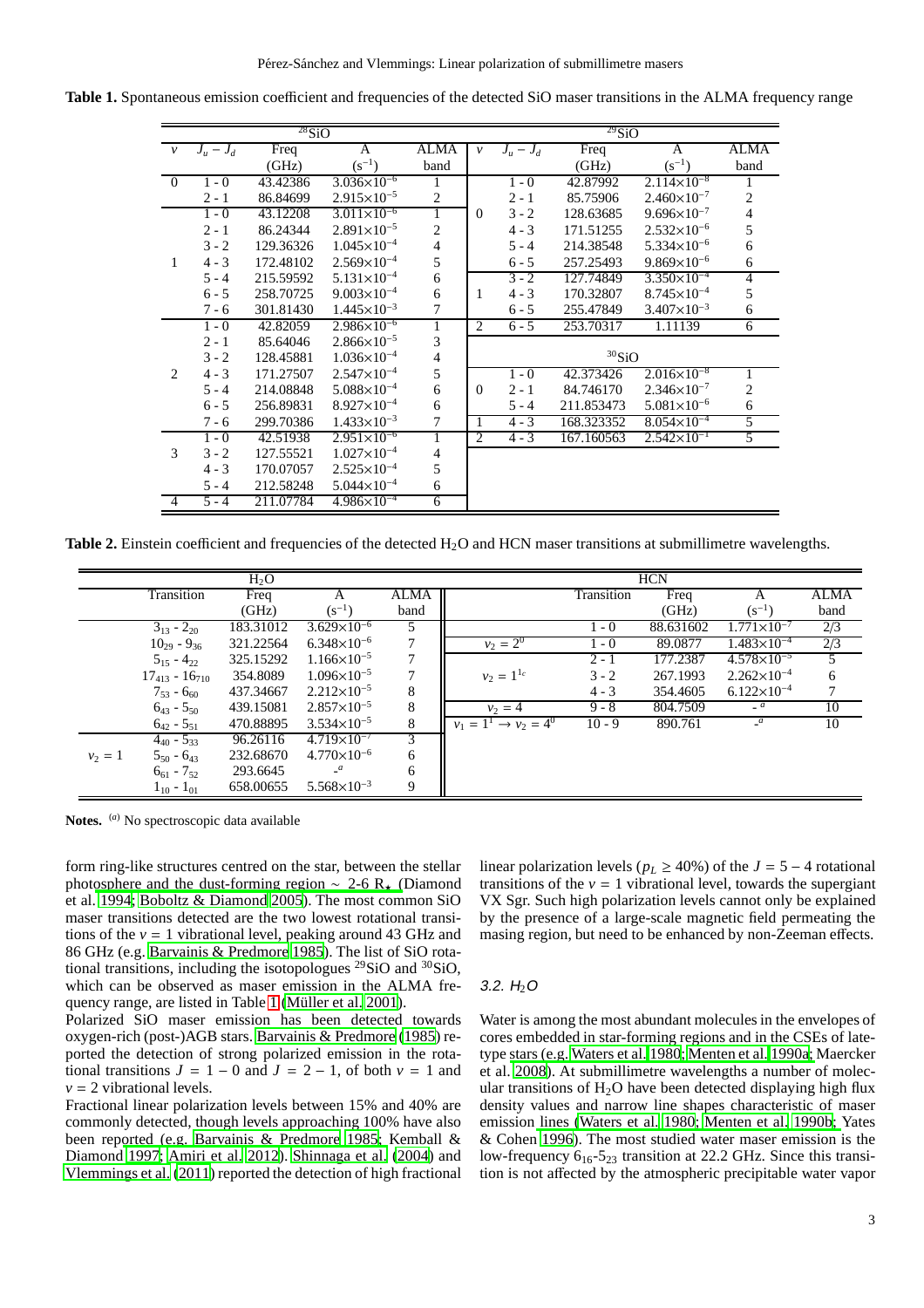(PWV), it has become a reference in the study of water maser emission from astrophysical sources. It has been detected towards the expanding CSEs of late-type stars and high-velocity outflows generated in the envelope of both protostellar objects and (post-) AGB stars. This variety of scenarios gives us an idea of the broad excitation conditions of the 22.2 GHz maser (highdensity regions  $n_{H_2} > 10^8$  cm<sup>-3</sup> and temperatures 2000 K >  $\overline{T}$  > 200 K, [Neufeld & Melnick 1991](#page-8-19); [Humphreys 2007](#page-7-14)). The submillimetre water maser transitions within the ground-vibrational state have been detected towards CSEs of O-rich late-type stars as well as from low- and high-mass SFRs, either tracing shocked regi[ons or arising from the steadily expanding CSEs \(e.g.](#page-7-19) Ivison et al. [1998](#page-7-19); [Melnick et al. 1993\)](#page-8-20). The different water transitions observable in the ALMA frequency range within the groundvibrational state and the  $v_2 = 1$  bending mode are listed in the Table [2](#page-2-1) [\(Pickett et al. 1998\)](#page-8-21). The rotational maser transitions within the vibrationally excited level  $v_2 = 1$  are thought to arise from regions where the physical conditions are similar to those that invert the level population of the SiO rotational transitions [\(Alcolea & Menten 1993](#page-7-20)).

In contrast to the case of SiO, there are not many references in the literature reporting the detection of  $H_2O$  maser polarized radiation in the ALMA frequency range. To date, only [Harwit et al.](#page-7-21) [\(2010\)](#page-7-21) have succeeded in measuring linear polarization of water maser radiation at 620.7 GHz. Unfortunately, the very low atmospheric transmission around 621 GHz prevents the detection of this maser transition from ground-based telescopes.

The excitation conditions of the submillimetre water masers seem to be a subset of the broad excitation conditions generating the 22.2 GHz maser line [\(Neufeld & Melnick 1991](#page-8-19); [Humphreys 2007\)](#page-7-14). The dominating pumping process depends on the characteristics of the region where the maser emission arises; either from post-shock regions, where the inversion of the population of the molecular states is mainly collisional, or from the steadily expanding CSEs, where the pumping process is mainly thought to be caused by infrared photons of warm dust emission. Observations of  $22.2$  GHz H<sub>2</sub>O maser polarized emission have been used to probe the magnetic field strengths within the steadily expanding CSEs of AGB and supergiant stars (e.g. [Vlemmings et al. 2005\)](#page-8-22). In addition, polarized water maser emission has been detected towards the high-velocity outflows of the so-called water-fountains, with spectral features displaying high levels of fractional linear polarization ( $p_L > 5\%$ ) and unusually broad velocity ranges. These observations have probed magnetically collimated "jets" that appear during the post-AGB phase, and are thought to be the precursors of bipolar (multipolar) [planetary nebulae](#page-8-24) [\(Vlemmings et al. 2006a](#page-8-23)[;](#page-8-24) Pérez-Sánchez et al. [2011](#page-8-24)).

#### 3.3. HCN

Strong maser emission has also been detected from HCN in the CSEs of several carbon-rich (C-rich) AGB stars in the ALMA frequency range (e.g. [Bieging 2001;](#page-7-22) [Schilke & Menten 2003](#page-8-25)). Table [2](#page-2-1) summarizes the different HCN transitions that can be observed as maser emission in the submillimetre wavelength regime (Müller et al. 2001). Linearly polarized HCN maser emission of the 89.087 GHz,  $J = 1 - 0$  transition, within the  $(0,2<sup>0</sup>,0)$  vibrationally excited state, has been detected at approximately 20% towards the innermost region of the CSE of the C-rich star CIT 6 [\(Goldsmith et al. 1988](#page-7-23)). The masing region is thought to be located between the photosphere and the inner radius of the expanding envelope, similar to the SiO masers in the oxygen-rich late-type stars. The pumping of the HCN  $J = 1 - 0$ 

<span id="page-3-0"></span>

| Molecule         |       | $(s^{-1})$ | $g\Omega_{1G}^a$<br>$(s^{-1})$ | $\mathbf{B}^b$<br>(G) | ΛQ<br>(sr) |
|------------------|-------|------------|--------------------------------|-----------------------|------------|
| SiO.             | 0.155 |            | 1480.96                        |                       | $10^{-2}$  |
| H <sub>2</sub> O | 0.65  |            | 6226.22                        | 0.05                  | $10^{-2}$  |
| <b>HCN</b>       | 0.098 |            | 957.8                          |                       | $10^{-2}$  |

**Notes.** (*a*) Values calculated using Equation [2](#page-4-0) for a magnetic field  $B = 1$  G. <sup>(b)</sup> Magnetic field of the same order of magnitude as the values detected towards SFRs and CSE of late-type stars for regions at densities of  $n_{H_2} = 10^{10}$  cm<sup>-3</sup> in the case of SiO and HCN, and  $n_{H_2} = 10^8$  cm<sup>-3</sup> in the case of  $H_2O$ .

transition is more likely caused by the absorption of infrared photons, not by collisional processes, though a combination of both processes cannot be ruled out [\(Goldsmith et al. 1988](#page-7-23)). Anisotropies in the population inversion of the masing transitions might affect the fractional linear polarization, but more observations are needed to determine the exact cause of the polarization.

## **4. Model results**

Maser emission can be affected by several non-Zeeman processes that can enhance or even produce linear and/or circular polarization, such as anisotropic pumping or the change of the quantization axis along the amplification path [\(Wiebe & Watson](#page-8-26) [1998](#page-8-26)). Therefore, it is necessary to solve the radiative transfer equation for a particular rotational transition to learn whether the polarization detected can be correlated to a large-scale magnetic field permeating the masing region. Furthermore, it is necessary to determine if the involved rotational transition can produce appreciable levels of *p<sup>L</sup>* when the quantization axis is defined by the magnetic field direction, i.e. when the Zeeman frequency *g*Ω is higher than the stimulated emission rate *R*. The inequalities  $g\Omega$  >  $\Gamma$  and  $g\Omega$  > *R* allow us to analyse the polarization observed in terms of the ordinary population of the magnetic substates [\(Watson 2008](#page-8-6)). In the case of SiO the decay rate Γ listed in Table [3](#page-3-0) corresponds to the rate for the radiative decay from the first vibrationally excited state to the ground-vibrational state [\(Nedoluha & Watson 1990a](#page-8-7)). For water, this value is roughly the inverse lifetime for infrared transitions of the 22 GHz,  $H_2O$ maser transition [\(Nedoluha & Watson 1990b\)](#page-8-27). In the case of HCN, this value corresponds to the decay rate associated to a pump[ing process dominated by infrared radiation \(](#page-7-24)Goldreich & Kwan [1974\)](#page-7-24). Considering the Γ and *g*Ω values in Table [3,](#page-3-0) it is clear that for the case of interest the criterium  $g\Omega > \Gamma$  is satisfied. To evaluate whether the stimulated emission rate satisfies the condition *g* $\Omega$  > *R* for a particular transition when  $p_L$  is sufficiently large to be detected, we have used a radiative transfer code adapted from [Nedoluha & Watson \(1992](#page-8-5)) and [Vlemmings](#page-8-28) [\(2002](#page-8-28)). The stimulated emission rate *R* is given by

$$
R \approx \frac{AkT_b\Delta\Omega}{4\pi h\nu},\tag{1}
$$

where *A* is the Einstein coefficient of the involved transition, which is calculated and listed for most of the transitions in Tables [1](#page-2-0) and [2;](#page-2-1) *k* and *h* are the Boltzmann and Planck constant, *v* is the maser frequency,  $T_b$  is the brightness temperature and  $\Delta\Omega$ is the relation between the real angular size of the of the masing cloud and the observed angular size. Although the quantities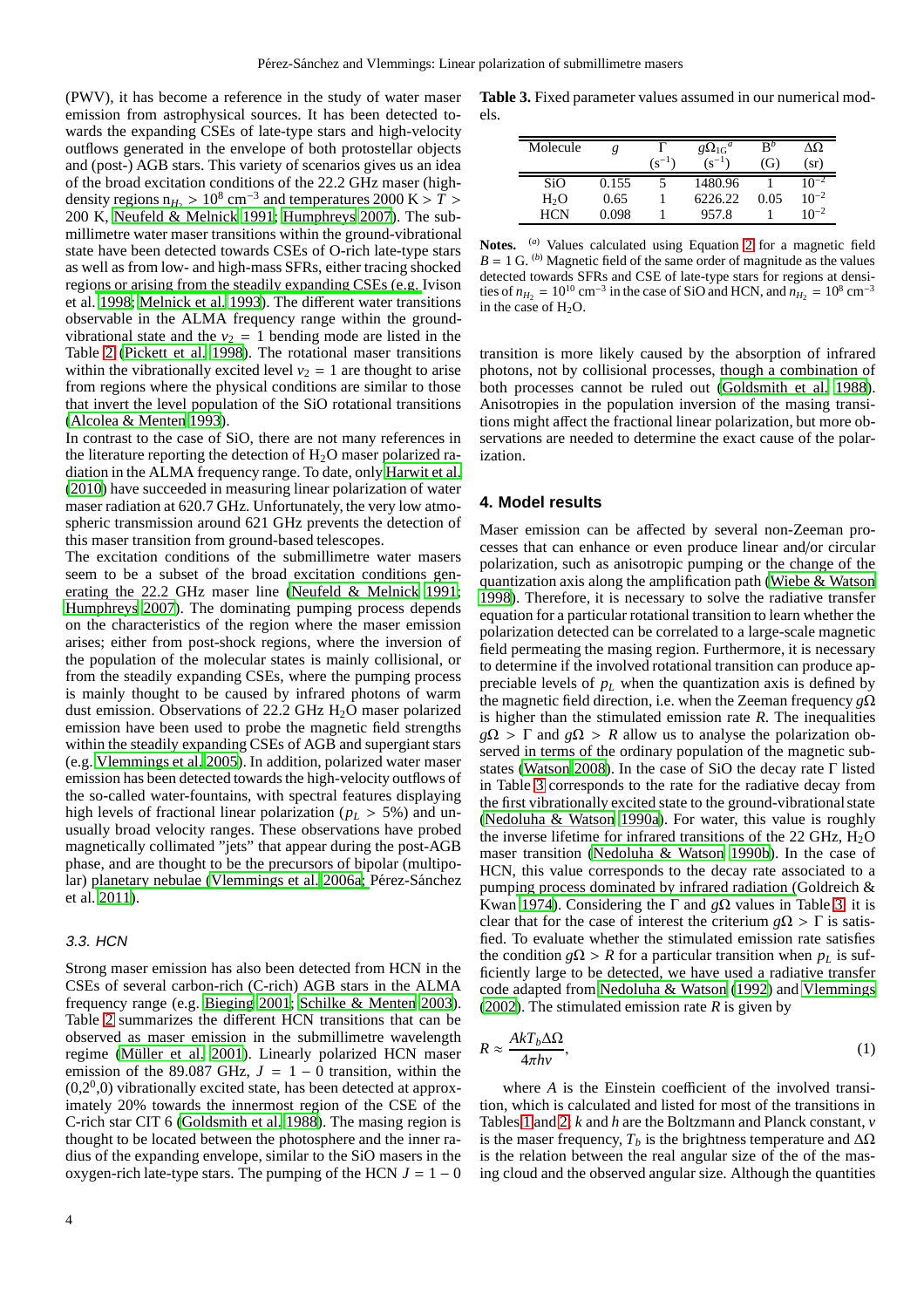$T_b$  and  $\Delta\Omega$  are related to the observed intensity of the maser, it is a difficult task to constrain their value directly from observations. Brightness temperatures of up to  $\sim 10^{15}$  K have been measured for water masers in SFRs, whereas estimated values for ΔΩ are  $\sim 10^{-1} - 10^{-2}$  sr for water masers detected towards the CSEs of lat[e-type stars](#page-8-30) [\(Richards et al. 2011](#page-8-29)[;](#page-8-30) Vlemmings & van Langevelde [2005](#page-8-30)), and in some cases  $\Delta\Omega \sim 10^{-5}$  sr for the masers detected towards SFRs [\(Nedoluha & Watson 1991\)](#page-8-31).

The fractional linear polarization increases with  $T_b \Delta\Omega$  in the presence of a magnetic field as long as  $\theta \neq \theta_{cr}$ . Since *R* increases faster than  $p_L$  when  $T_b \Delta \Omega$  increases, the polarization vector of linearly polarized maser radiation detected with high brightness temperature does not necessarily satisfy the criterium  $g\Omega > R$ , and thus cannot always be directly correlated with the direction of the magnetic field lines, unless the emitted radiation has a high degree of beaming. On the other hand, low brightness temperatures might result in very low or undetectable values of fractional linear polarization. Furthermore, the value of  $T_b\Delta\Omega$  scales with the ratio *R*/Γ, and higher values of the molecular decay rate Γ imply a lower level of fractional linear polarization for the same  $T_b\Delta\Omega$  value. This reflects the dependence of the fractional linear polarization level of a particular rotational transition on the saturation level of the maser radiation.

The Zeeman frequency *g*Ω determines the energy-splitting of the magnetic sub-levels. In a masing region permeated by a constant magnetic field parallel to the z-axis of the coordinate system, the energy-shifting of the magnetic sub-levels is given by  $\hbar g \Omega m/2 = g \mu_N B m$ , where  $\mu_N$  and *m* are the nuclear magneton and the [quantum number of the magnetic substate \(](#page-8-7)Nedoluha & Watson [1990a\)](#page-8-7). Hence the values for *g*Ω can be estimated using the relation

<span id="page-4-0"></span>
$$
g\Omega = \frac{2g\mu_N}{\hbar} \frac{B[G]}{1 \times 10^4},\tag{2}
$$

where the factor  $1 \times 10^4$  originates from the conversion between the units of Tesla and Gauss. In general, the molecular Landé factor  $(g)$  is different for each magnetic sub-level. The data in the literature are very limited, and there are no reported *g*-factor values for all the different rotational transitions of HCN nor  $H_2O$ . The Landé *g*-factor for SiO has minor differences (less than 1%) for the  $v = 0$ ,  $v = 1$  and  $v = 2$  vibrational transitions (Landolt-Börnstein 1982). The assumed *g*-factors for the different molecules are listed in Table [3.](#page-3-0) In the case of  $H_2O$ , [Nedoluha & Watson \(1992](#page-8-5)) calculated the *g*Ω values considering hyperfine splitting for the  $6_{16}$  and  $5_{23}$  rotational states of water. Nevertheless, in the present case, we have assume the lower limit suggested for *g* as it would be without hyperfine splitting [\(Kukolich 1969\)](#page-7-26), to calculate *g* $\Omega$  for the different H<sub>2</sub>O rotational transitions that we modelled. For HCN we assumed the lower *g* factor value reported for the  $(0,1^{1_c},0)$  vibrational state, which corresponds to a magnetic field parallel to the molecular symmetry axis [\(Goldsmith et al. 1988](#page-7-23) and references therein). Because for closed-shell, non-paramagnetic molecules the response to a magnetic field is weak, we consider the *g*-factor values listed in Table [3](#page-3-0) as a conservative choice to constrain a minimum value for *g*Ω for the different molecular species. The *g*Ω values pre-sented in Table [3](#page-3-0) correspond to B = 1 G in Equation [2,](#page-4-0) and can be scaled according to magnetic field strengths reported for the different masing regions in both SFRs and CSEs of (post-)AGB stars.

Single-dish observations have revealed average magnetic field strengths of  $\sim$  3.5 G in the SiO maser region, whereas for H<sub>2</sub>O the measured values range between 100−300 mG for the CSEs

<span id="page-4-1"></span>**Table 4.** Model results: Values of  $p_L$  assuming  $\theta = 90^\circ$  and  $g\Omega =$ 10*R* for rotational transitions of the  $v = 1$  vibrational state of SiO and the ground-vibrational level of H<sub>2</sub>O. For HCN, the  $J = 1-0$ belongs to the vibrationally excited  $v_2 = 2^{\circ}$  state, whereas the higher *J* transitions listed are from the  $v_2 = 1^{1_c}$  vibrationally excited level

| SiO              |             | H <sub>2</sub> O  |             | <b>HCN</b> |             |  |
|------------------|-------------|-------------------|-------------|------------|-------------|--|
| -<br>$J_d$<br>Ju | PL          | $J_{ll}$          | $p_L$       | $J_u$      | $p_L$       |  |
| $1 - 0$          | $\sim 0.32$ | $3_{13} - 2_{20}$ | $\sim 0.19$ | $-()$      | $\sim 0.33$ |  |
| $2 - 1$          | $\sim 0.23$ | $4_{22}$<br>515   | $\sim 0.16$ | $2 - 1$    | $\sim 0.27$ |  |
| $3 - 2$          | ~18         | $6_{43} - 5_{50}$ | ~15         | $3 - 2$    | $\sim 0.22$ |  |
| $4 - 3$          | ~15         |                   |             | $4 - 3$    | $\sim 0.19$ |  |
| $5 - 4$          | $\sim 0.14$ |                   |             |            |             |  |
| $6 - 5$          | $\sim 0.13$ |                   |             |            |             |  |

of AGB and supergiant stars, and between 15−150 mG at densities of  $n_{H_2} = 10^8 - 10^{11}$  cm<sup>-3</sup> in SFRs. For our models we assumed the values of the magnetic field strength listed in Table [3.](#page-3-0) This allows us to analyse our results as a function of the minimum  $g\Omega$  values for the three molecular species modelled. Thus, using Equation [2](#page-4-0) for the corresponding magnetic field in Table [3,](#page-3-0) we calculate the  $g\Omega$  in order to determine whether the inequality  $g\Omega > R$  is satisfied or not.

# <span id="page-4-2"></span>**5. Analysis**

#### 5.1. SiO maser

We present the results of our models for the SiO rotational transitions  $J = 5 - 4$  and  $J = 2 - 1$  of the  $v = 1$  vibrational state in Figure [1.](#page-5-0) The results are for four different  $\theta$  values and the vertical line corresponds to a  $T_b \Delta \Omega$  where  $g\Omega = 10R$ . The ideal case of  $\theta = 90^\circ$  determines the maximum fractional linear polarization value when a magnetic field permeates the masing region. The maximum fractional linear polarization for rotational transitions of the first SiO vibrationally excited state are listed in Table [4.](#page-4-1) These upper limits were established using the corresponding *g*Ω value listed in Table [3](#page-3-0) for each molecular species, and subsequently finding the  $T_b \Delta \Omega$  values where  $g\Omega = 10R$ . According to our results, it is possible to generate  $p_L$  values of up to 13% for the  $J = 5 - 4$  rotational transition, and of up to 23% for the  $J = 2 - 1$  rotational transition without consideration of non-Zeeman effects (Figure [1\)](#page-5-0), while the much higher values of *p<sup>L</sup>* detected for the SiO masers require anisotropic pumping. Therefore, although anisotropic pumping has a strong impact on the fractional linear polarization level, submillimetre SiO maser features observed with brightness temperatures <  $10^9 - 10^{10}$  K fulfil  $g\Omega > R$  and could in principle be used to trace the structure of the magnetic field permeating the SiO masing region.

#### 5.2.  $H<sub>2</sub>O$  maser

To determine the level of fractional linear polarization that water maser transitions can reach when the masing region is permeated by a large-scale magnetic field, we ran numerical models of the rotational transitions within the ground-vibrational state, using the assumptions described in section [5.1,](#page-4-2) together with the corresponding parameters in table [3.](#page-3-0) The results are presented in Table [4.](#page-4-1) In Fig. [2](#page-5-1) we present the results for the 183 GHz and 325 GHz lines for four different  $\theta$  values. Our results suggest upper limits for fractional linear polarization of up to 19% and 16% for the 183 GHz and 325 GHz lines, respectively. Therefore, considering the values we assumed for the input parameters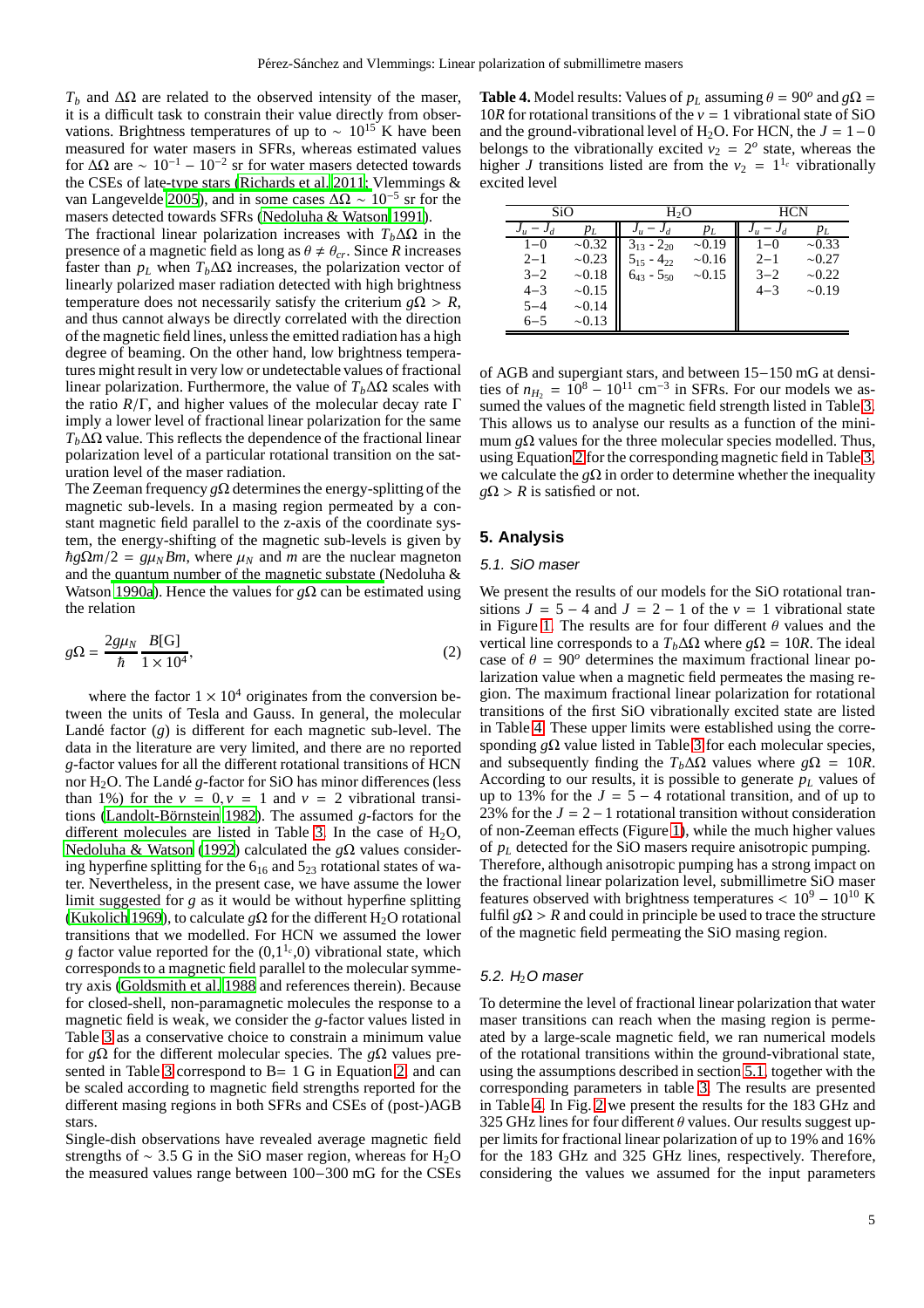

<span id="page-5-0"></span>**Fig. 1.** Fractional linear polarization as a function of  $T_b \Delta \Omega$  for the 215 GHz,  $J = 5 - 4$  (top), and the 86.2 GHz,  $J = 2 - 1$  (bottom) SiO rotational transitions within the  $v = 1$  vibrational level for four values of the angle between the magnetic field lines and the direction of propagation of the maser radition,  $\theta$ , using the parameters listed in table [3](#page-3-0) for SiO. Positive and negative *p<sup>L</sup>* values mean that the vector of polarization is either perpendicular or parallel the magnetic field lines projected on the plane of the sky. The vertical line sets the  $T_b \Delta \Omega$  value such that  $g\Omega = 10R$ .

listed in Table [3,](#page-3-0) maser features with  $10^8$  K <  $T_b$  <  $10^{11}$  K can produce observable fractional linear polarization levels that can be used to determine the magnetic field morphology. However, if  $T_b$  is larger, the observed polarization direction will be rotated away from the projected magnetic field direction on the plane of the sky.

<span id="page-5-1"></span>**Fig. 2.** Fractional linear polarization as a function of  $T_b \Delta \Omega$  for the 183 GHz,  $3_{13} - 2_{20}$  (top), and the 325 GHz,  $5_{15} - 4_{22}$  (bottom) H2O rotational transitions, both within the ground-vibrational level, for four values of the angle between the magnetic field lines and the direction of propagation of the maser radiation,  $\theta$ . We considered the magnetic field strength and decay rate listed in table [3](#page-3-0) for  $H_2O$ . Positive and negative  $p<sub>L</sub>$  values mean that the vector of polarization is either perpendicular or parallel the magnetic field lines projected on the plane of the sky. The vertical line sets the  $T_b \Delta \Omega$  value such that  $g\Omega = 10R$ .

## 5.3. HCN maser

In Table [4](#page-4-1) we present our results for the maximum fractional linear polarization that the  $v_2 = 2^0$ ,  $J = 1 - 0$  rotational transition and higher *J* transitions within the  $v_2 = 1^{l_c}$  vibrational state can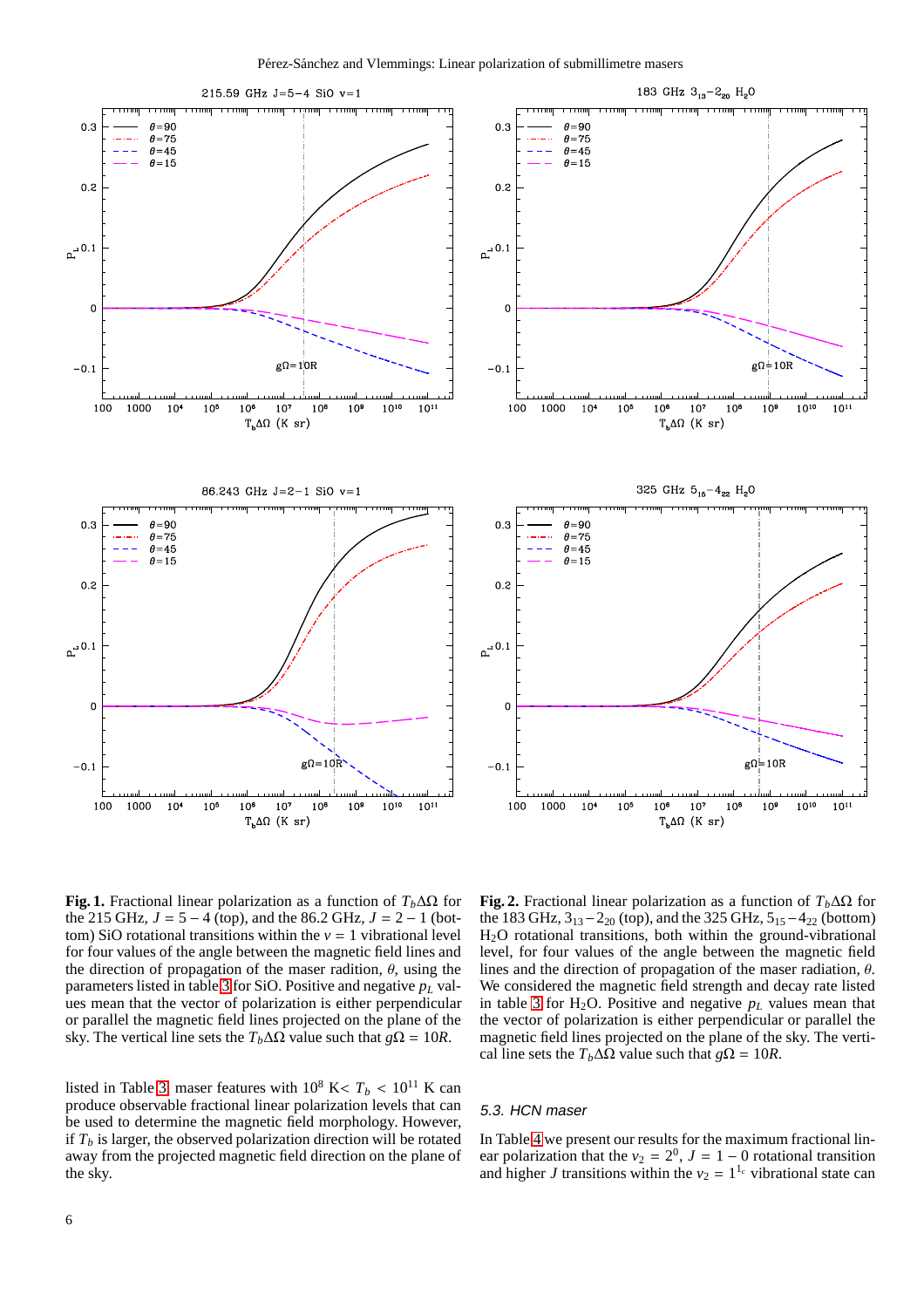

<span id="page-6-0"></span>**Fig. 3.** Fractional linear polarization as a function of  $T_b \Delta \Omega$  for  $J = 1 - 0$ ,  $v_1 = 2^0$  rotational transition (top), and three HCN rotational transitions of the vibrationally excited state  $v_1 = 1^{1_c}$ (bottom), assuming a magnetic field oriented perpendicular to the direction of propagation of the maser radiation. We considered the magnetic field strength and decay rate listed in table [3](#page-3-0) for HCN. Under these assumptions, the vertical lines set the maximum linear polarization that the different maser lines can reach satisfying the condition  $g\Omega = 10R$ .

produce. In Figure [3](#page-6-0) we show our results assuming a magnetic field oriented perpedicular to the direction of propagation of the maser radiation, and the parameters listed in table [3](#page-3-0) for HCN. Fractional linear polarization of up to ∼ 33% can be generated in the case of the  $J = 1 - 0$  rotational transition for  $g\Omega = 10R$ . This value decreases for rotational transitions with higher *J* values, as expected. The values of  $T_b\Omega$  scale with  $R/\Gamma$ , and consequently, lower Γ values will increase the fractional polarization level that a particular rotational transition can reach while still satisfying  $g\Omega > R$ . Nevertheless, according to our results, HCN maser emission towards C-rich AGB stars can be generated with high fractional polarization values within the  $g\Omega > R$  regime. Thus, the vector of polarization detected from HCN maser observations could be used to probe the magnetic field structure around C-rich AGB stars, even if the level of polarization has been enhanced by non-Zeeman effects.

### **6. Observing maser polarization with ALMA**

The temperature and density conditions that favour the population inversion of different masing molecules in SFRs and CSEs of (post-) AGB stars are not the same. Most problably these conditions also differ for different rotational transitions. Therefore, detecting polarized maser emission from multiple rotational transitions and from multiple molecular species with ALMA will enable us to trace the magnetic field structure throughout extended regions around those sources. The accuracy of the ALMA polarimetry will allow us to detect polarized emission of 0.1 % of the detected Stokes I. Therefore, fractional linear polarization

<span id="page-6-1"></span>Table 5. Sensitivity values at the different maser frequencies of SiO, H2O and HCN within the ALMA frequency range. The  $\sigma$  listed corresponds to the sensitivity achieved after 1h of onsource time, with 0.1 km/s for a source that reaches a maximum elevation of 59◦ .

| SiO     |          | H2O     |          | <b>HCN</b> |          |  |
|---------|----------|---------|----------|------------|----------|--|
| ν       | $\sigma$ | ν       | $\sigma$ |            | $\sigma$ |  |
| (GHz)   | (mJy)    | (GHz)   | (mJy)    | (GHz)      | (mJy)    |  |
| 86.243  | 4.58     | 183.310 | 38.37    | 89.0877    | 4.49     |  |
| 129.363 | 4.32     | 325.153 | 39.58    | 177.238    | 4.97     |  |
| 172.481 | 4.74     | 439.151 | 59.25    | 267.199    | 4.12     |  |
| 215.596 | 3.63     |         |          | 354.461    | 4.99     |  |
| 258.707 | 4.76     |         |          |            |          |  |

can be detected in short observations with very good signal-tonoise ratios. To probe whether the measured polarization of a maser traces the magnetic field permeating the masing region, it is necessary to calculate the brightness temperature of the spectral feature and evaluate if the product  $T_b \Delta \Omega$  satisfies the inequality  $g\Omega > R$  for the observed emission. For detected spectral features it is possible to constrain  $T<sub>b</sub>$  by considering the equation

<span id="page-6-2"></span>
$$
\frac{T_b}{\text{[K]}} = \frac{S(v)}{\text{[Jy]}} \left(\frac{\Sigma^2}{\text{[mas}^2\text{]}}\right)^{-1} \zeta_v,\tag{3}
$$

where  $S(v)$  is the detected flux density,  $\Sigma$  is the maser angular size and  $\zeta$  is a constant factor that includes a proportionality factor obtained for a Gaussian shape [\(Burns et al. 1979](#page-7-27)). It scales with frequency according to the relation

$$
\zeta_{\nu} = 6.1305 \times 10^{11} \left( \frac{\nu}{\text{GHz}} \right)^{-2} \frac{\text{mas}^2}{\text{Jy}} \text{K}.
$$
 (4)

We calculated the rms value at the different maser frequencies that we modelled using the ALMA sensitivity calculator for an array of 50 12-m antennas. The results are presented in Table [5](#page-6-1) and correspond to observations of 1 h of on-source time with 0.1 km/s of spectral resolution. To estimate the brightness temperature from observations that do not resolve individual features, it is necessary to assume a value for the size of the masing region generating the spectral feature. VLBI studies have revealed masers to be very compact spots with typical sizes of 1 AU. Based on observed peak-flux density values for maser emission of SiO,  $H_2O$  and HCN, assuming a size of 1 mas, i.e. a source distance of 1 kpc, we here give a few examples of potential ALMA observations of maser polarization.

*SiO masers:* SiO maser emission has been reported displayi[ng flux density values between 7.4 Jy and 64 Jy \(](#page-8-13)Shinnaga et al. [2004\)](#page-8-13) for the  $v = 1$ ,  $J = 5 - 4$  rotational transition. Moreover, [Barvainis & Predmore \(1985](#page-7-17)) reported flux density values between 210 Jy and 625 Jy for the SiO  $J = 2 - 1$ rotational transition of the same vibrationally excited state. As an example, we investigate the detection of a maser spectral feature with a peak-flux density of 10 Jy of the SiO  $J = 5 - 4$  $(v = 1)$  rotational transition. For these values, Equation [3](#page-6-2) gives  $T_b = 1.32 \times 10^8$  K. Comparing this with the  $T_b \Delta \Omega$ value, which corresponds to the limit of  $g\Omega = 10R$  (Figure [1\)](#page-5-0), maser emission with beaming angles  $\Delta\Omega$  < 2.84 × 10<sup>-1</sup> sr will have a linear polarization that can be used to trace the magnetic field direction. But usually SiO maser spectra exhibit blended components. If this is the case, the flux density observed corresponds to a number of maser spots with similar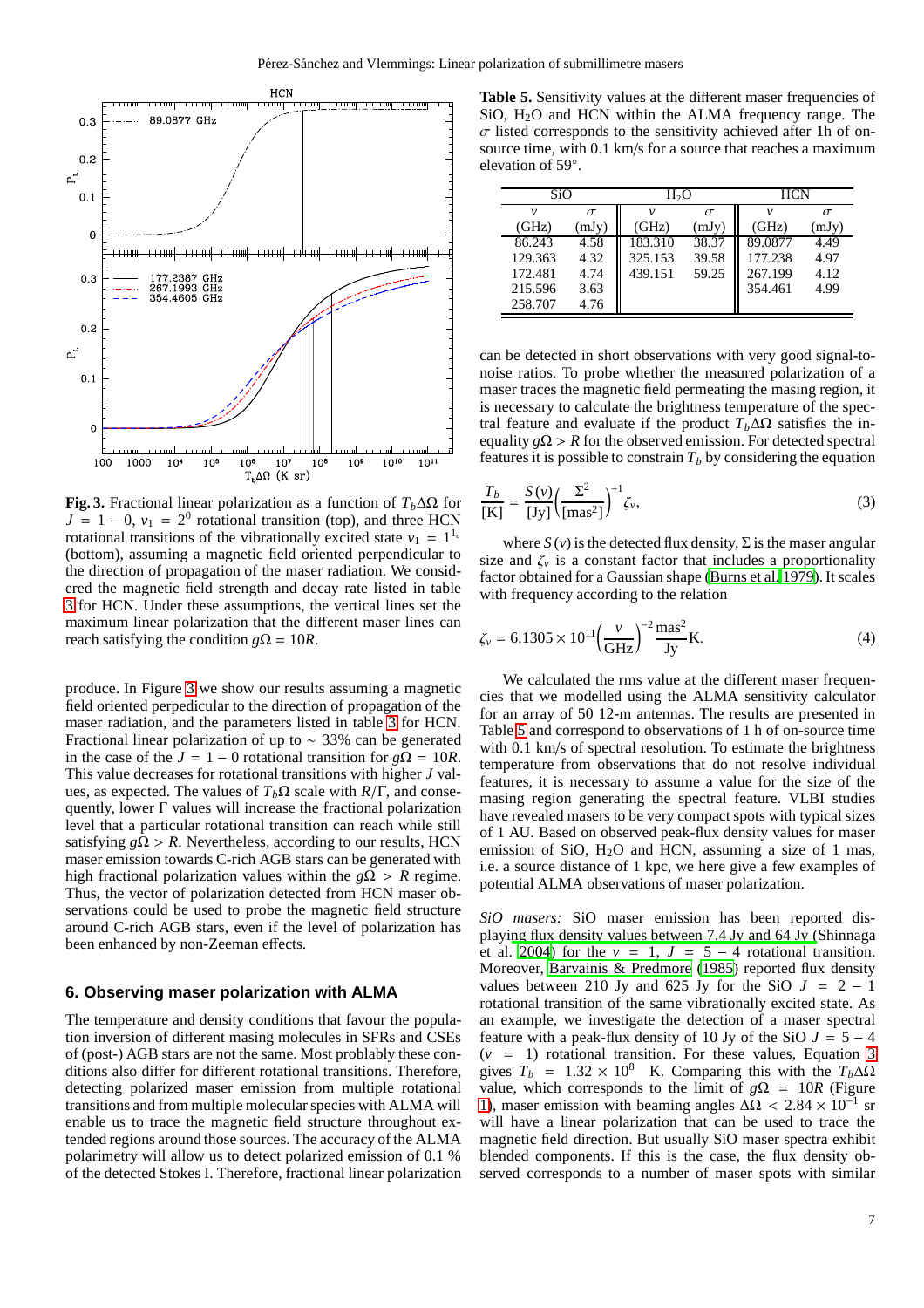line-of-sight velocities increasing the observed *S* (*v*). Therefore, the brightness temperature derived using Equation [3](#page-6-2) could be overstimated, but still could be used to set an upper limit value for  $T_b$ . To reach the regime where  $g\Omega > R$ , it is necessary to associate a  $\Delta\Omega$  value to the brightness temperature derived from the  $S(v)$  of the blended components. Hence, since individual maser spectral features might have lower  $T<sub>b</sub>$  than the blended feature which contains it, even unbeamed maser radiation could still place the linear polarization detected within the regime where  $g\Omega > R$  is satisfied.

Finally, according to the ALMA sensitivity calculator, a  $5\sigma$ detection of 1% of fractional linear polarization of SiO maser emission with low peak-flux densities (few tens of Jy/beam) requires short on-source observation time  $(t < 1 h)$ .

*H*<sub>2</sub>*O* masers: Submillimetre H<sub>2</sub><sup>O</sup> lines have been detected with flux densities from a few tens to several thousands of Jy. For the minimun peak-flux density (243 Jy/beam) reported for the 183 GHz by [van Kempen et al.](#page-8-32) [\(2009\)](#page-8-32), the brightness temperature we obtain using Equation [3](#page-6-2) is  $T_b = 4.43 \times 10^9$  K. Hence, H<sub>2</sub>O maser emission detected with beaming solid angles  $\Delta\Omega \geq 1.6 \times 10^{-3}$  sr can generate fractional linear polarization levels higher than 1% (Figure [2\)](#page-5-1), satisfying the condition  $g\Omega > R$ . The 1% of linear polarization level of the [weakest 183 GHz maser feature detected by](#page-8-32) van Kempen et al. [\(2009](#page-8-32)) can be easily detected in very short integration times. Unfortunately, many  $H_2O$  maser lines are affected by the atmospheric PWV. For maser spectral features with peak-flux densities of the order of 20 Jy/beam at 439.151 GHz, for instance, a 3σ detection of 1 % will require ∼ 1 h of on-source observation time.

*HCN masers:* HCN  $J = 1 - 0$ ,  $(v_2 = 2^0)$  maser emission at 89.0877 GHz has been detected with fractional linear polarization of 20% for a spectral feature with flux density of 38 Jy [\(Goldsmith et al. 1988](#page-7-23)). Furthermore, [Lucas & Cernicharo](#page-8-33) [\(1989\)](#page-8-33) reported the detection of HCN  $v_2 = 1^{1_c}$  maser emission with a peak-flux density ∼ 400 Jy at 177 GHz. [Schilke et al.](#page-8-34) [\(2000\)](#page-8-34) reported the detection of the vibrationally excited HCN  $(04<sup>0</sup>0)$  *J* = 9 – 8 maser line near 805 GHz with a flux density of ∼1500 Jy.

For emission reported by [Goldsmith et al. \(1988](#page-7-23)), assuming a magnetic field perpendicular to the propagation of the maser radiation, 20% of fractional linear polarization corresponds to  $T_b \Delta \Omega = 7.65 \times 10^5$  K sr (Figure [3,](#page-6-0) top), which places the polarization detected in the regime where  $g\Omega > R$ . On the other hand, considering a spectral feature of  $S(v) = 38$  Jy, Equation [3](#page-6-2) gives  $T_b = 2.94 \times 10^9$  K, implying a beaming angle of 2.6  $\times$  10<sup>-4</sup> sr, assuming a maser of 1 mas. A beaming angle  $\Delta\Omega \sim 10^{-2}$  sr is needed for this maser to satisfy  $g\Omega \ge 10R$  and be a realiable tracer of the magnetic field within the masing region. However, if the emission consists of a contribution from multiple maser spots, the brightness temperature of the spectral feature will be overstimated, as discussed previously for blended SiO maser lines. Finally, as in the case of SiO maser emission, 1 % of linear polarization could be observed with very low rms values in short on-source observation times (Table [5\)](#page-6-1).

## **7. Conclusions**

We have run numerical models to calculate the fractional linear polarization *p<sup>L</sup>* of maser emission generated by the interaction of a magnetic field with the different rotational transitions of SiO, H2O and HCN within the ALMA frequency range. The

fractional linear polarization was calculated as a function of  $T_b \Delta \Omega$ , a quantity that can be related to the stimulated emission rate *R* of the involved transition. Considering both the minimun value of the Landé *g*-factor for each molecular species and a suitable magnetic field strength for the different masing regions, we found the maximum  $p_l$  that the analysed rotational transitions can reach while satisfying both conditions  $g\Omega > R$ and  $g\Omega > \Gamma$ . Meeting these criteria allow us to use the detected vector of polarization as a tracer of the magnetic field in the masing region, even if the polarization observed has been affected by non-Zeeman effects.

According to our results, SiO,  $H<sub>2</sub>O$  and HCN submillimetre maser emission can be detected with observable fractional polarization levels (> 1%) in the regime  $g\Omega > R$ . But especially for the strongest masers, a careful analysis of the brightness temperature is needed to confirm that the maser polarization is still in this regime. Thus, observing with ALMA full-polarization capabilities will enable us to use polarized maser emission as tracer of the magnetic field structure towards SFRs and CSEs of (post-)AGB stars. Depending on the maser spectral features detected, both the brightness temperature and the beaming solid angle can be better constrained, leading to a more accurate determination of the direction of the magnetic field in the masing region.

*Acknowledgements.* We wish to thank Matthias Maercker for his useful comments on the manuscript. This research was supported by the Deutsche Forschungsgemeinschaft (DFG) through the Emmy Noether Research grant VL 61/3-1, the DFG SFB 956 grant, and the BMBF ASTRONET project ARTIST.

#### **References**

- <span id="page-7-20"></span>Alcolea, J. & Menten, K. M. 1993, in Lecture Notes in Physics, Berlin Springer Verlag, Vol. 412, Astrophysical Masers, ed. A. W. Clegg & G. E. Nedoluha, 399–402
- <span id="page-7-0"></span>Alves, F. O., Vlemmings, W. H. T., Girart, J. M., & Torrelles, J. M. 2012, A&A, 542, A14
- <span id="page-7-6"></span>Amiri, N., Vlemmings, W., & van Langevelde, H. J. 2010, A&A, 509, A26
- <span id="page-7-1"></span>Amiri, N., Vlemmings, W. H. T., Kemball, A. J., & van Langevelde, H. J. 2012, A&A, 538, A136
- <span id="page-7-17"></span>Barvainis, R. & Predmore, C. R. 1985, ApJ, 288, 694
- <span id="page-7-22"></span>Bieging, J. H. 2001, ApJ, 549, L125
- Boboltz, D. A. & Diamond, P. J. 2005, ApJ, 625, 978
- <span id="page-7-16"></span><span id="page-7-12"></span>Buhl, D., Snyder, L. E., Lovas, F. J., & Johnson, D. R. 1974, ApJ, 192, L97
- <span id="page-7-27"></span>Burns, J. O., Owen, F. N., & Rudnick, L. 1979, AJ, 84, 1683
- <span id="page-7-13"></span>Davis, J. H., Blair, G. N., van Till, H., & Thaddeus, P. 1974, ApJ, 190, L117
- <span id="page-7-11"></span>Deguchi, S. & Watson, W. D. 1990, ApJ, 354, 649
- <span id="page-7-15"></span>Diamond, P. J., Kemball, A. J., Junor, W., et al. 1994, ApJ, 430, L61
- <span id="page-7-9"></span>Dinh-v-Trung. 2009, MNRAS, 399, 1495
- <span id="page-7-7"></span>Elitzur, M., ed. 1992, Astronomical masers (Klwer Academic Publishers), Astrophys. Space Sci Lib, Vol. 170, 365
- <span id="page-7-5"></span>Fish, V. L. & Reid, M. J. 2007a, ApJ, 656, 952
- <span id="page-7-2"></span>Fish, V. L. & Reid, M. J. 2007b, ApJ, 670, 1159
- <span id="page-7-10"></span>Goldreich, P., Keeley, D. A., & Kwan, J. Y. 1973, ApJ, 179, 111
- <span id="page-7-24"></span>Goldreich, P. & Kwan, J. 1974, ApJ, 190, 27
- 
- <span id="page-7-23"></span>Goldsmith, P. F., Lis, D. C., Omont, A., Guilloteau, S., & Lucas, R. 1988, ApJ, 333, 873
- <span id="page-7-8"></span>Gray, M., ed. 2012, Maser Sources in Astrophysics (Cambridge Astrophysics), Cambridge University Press, Vol. 1, 430
- <span id="page-7-21"></span>Harwit, M., Houde, M., Sonnentrucker, P., et al. 2010, A&A, 521, L51
- <span id="page-7-3"></span>Herpin, F., Baudry, A., Thum, C., Morris, D., & Wiesemeyer, H. 2006, A&A,
- <span id="page-7-14"></span>450, 667 Humphreys, E. M. L. 2007, in IAU Symposium, Vol. 242, IAU Symposium, ed. J. M. Chapman & W. A. Baan, 471–480
- <span id="page-7-19"></span>Ivison, R. J., Yates, J. A., & Hall, P. J. 1998, MNRAS, 295, 813
- <span id="page-7-18"></span>Kemball, A. J. & Diamond, P. J. 1997, ApJ, 481, L111
- <span id="page-7-4"></span>Kemball, A. J., Diamond, P. J., Gonidakis, I., et al. 2009, ApJ, 698, 1721
- <span id="page-7-26"></span>Kukolich, S. G. 1969, J. Chem. Phys., 50, 3751
- <span id="page-7-25"></span>Landolt-Börnstein. 1982, Group II, 14a, ed. K.-H. Hellwege and A.M. Hellwege (Berlin:Springer), p750